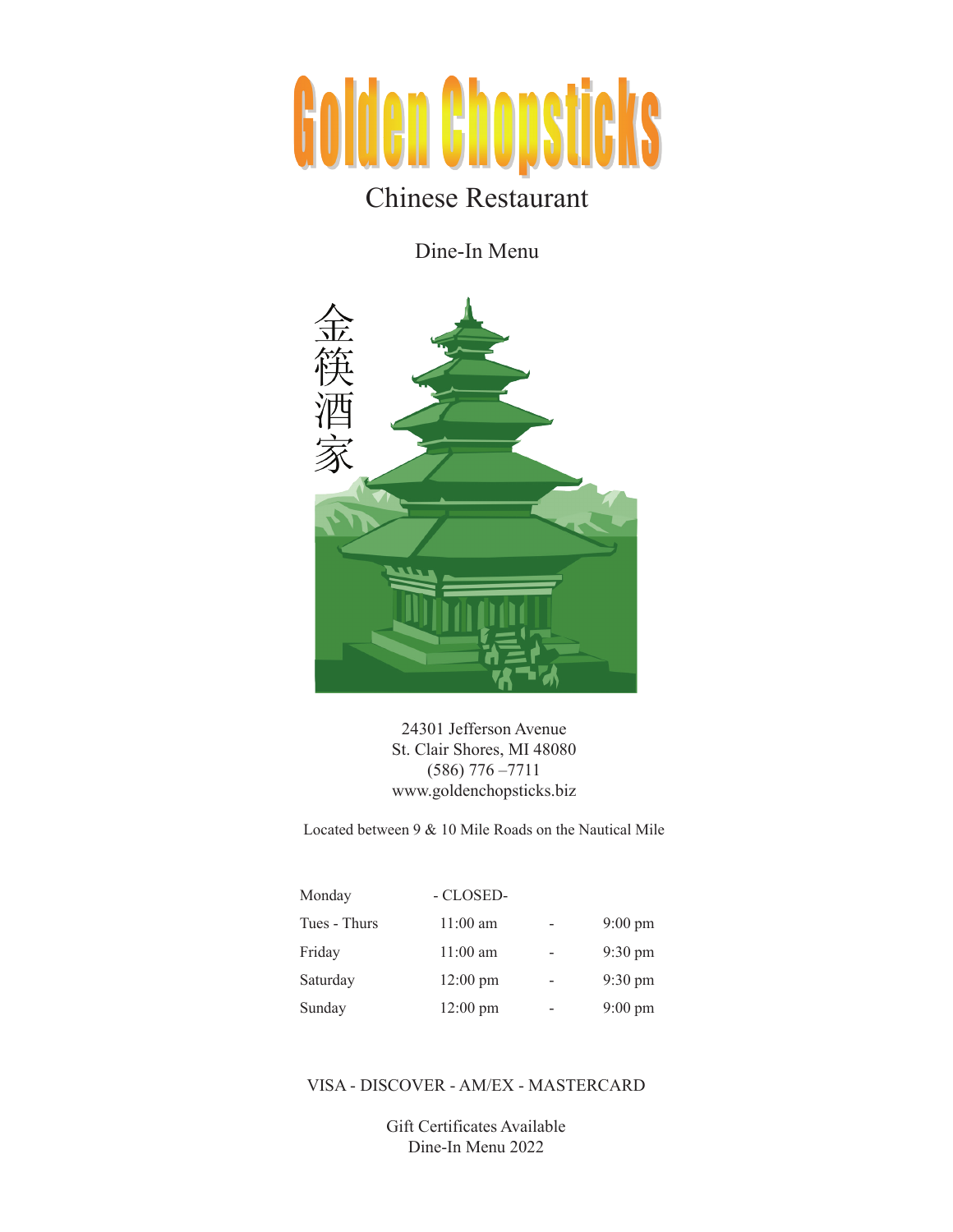#### APPETIZERS

#### SOUPS

|  | MD LG |  |
|--|-------|--|
|  |       |  |
|  |       |  |
|  |       |  |
|  |       |  |
|  |       |  |
|  |       |  |
|  |       |  |
|  |       |  |

#### FRIED RICE

*(peas, carrots, onions and egg) (gluten free upon request)*

#### **MISCELLANEOUS**

|  | SM LG |
|--|-------|
|  |       |
|  |       |
|  |       |
|  |       |
|  |       |

Denotes spicy food, specify mild, medium or hot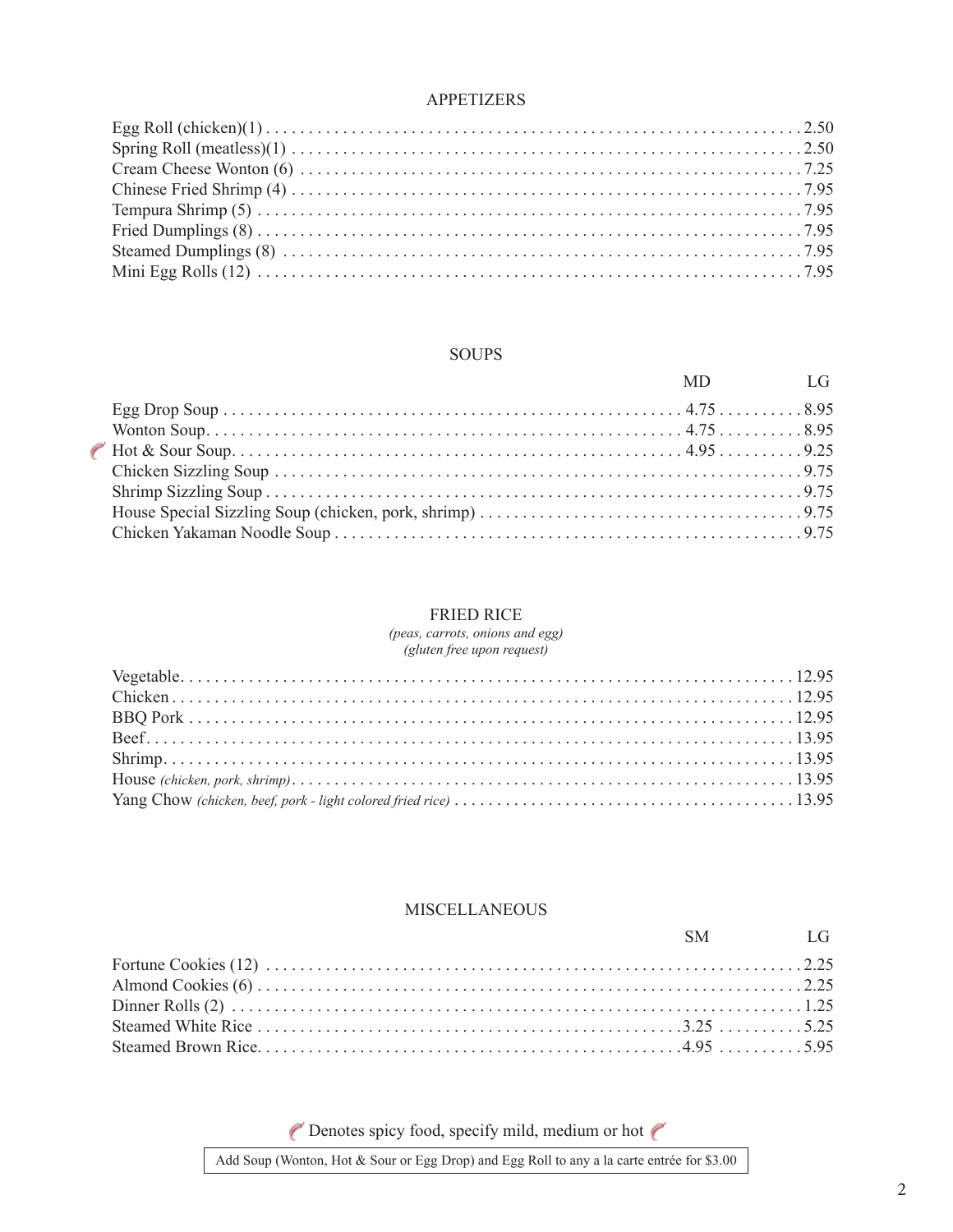#### HOUSE SPECIALS

*Served with white rice or fried rice. Brown rice + \$1.50*

| Chicken, beef $\&$ shrimp with mixed vegetables in a brown sauce                                                                      |
|---------------------------------------------------------------------------------------------------------------------------------------|
|                                                                                                                                       |
| Shrimp & Scallops with mixed vegetables in a light sauce                                                                              |
|                                                                                                                                       |
| Chicken, beef and shrimp with green pepper, onion, baby corn & straw mushroom in a spicy nutty Malaysian sartee sauce                 |
|                                                                                                                                       |
| Chicken, beef and shrimp with bamboo shoots, carrots, green peppers, water chestnuts and wood ear in a garlic sauce                   |
|                                                                                                                                       |
| Chicken, beef, and shrimp stir fried with straw mushrooms, shitake mushrooms and button mushrooms in a brown sauce                    |
|                                                                                                                                       |
| Lightly breaded chicken stir-fried with broccoli, carrots, pea pods, straw mushrooms, baby corn and water chestnuts                   |
|                                                                                                                                       |
| Eggplant sautéed in a savory garlic sauce                                                                                             |
|                                                                                                                                       |
| Lightly battered shrimp served with sweet & sour sauce on side                                                                        |
|                                                                                                                                       |
| Green beans sautéed with Chinese black beans and garlic in a savory soy sauce                                                         |
|                                                                                                                                       |
| Chicken stir-fried with mushrooms, water chestnuts, almond slivers and scallions over a bed of crispy rice noodle                     |
| Served with romaine lettuce and a hoisin dipping sauce                                                                                |
|                                                                                                                                       |
| Breaded chicken stir-fried in a garlicy brown sauce. Served with steamed broccoli and topped with candied walnuts                     |
| <b>SZECHUAN</b>                                                                                                                       |
| Strips of carrot, bamboo shoot, green pepper, baby corn, mushroom and napa in a Szechuan sauce. Served with white rice or fried rice. |
| Brown rice $+$ \$1.50                                                                                                                 |

#### KUNG PAO

*Diced celery, carrot, bamboo shoot, onion, sauteed in a Szechuan sauce w. peanuts. Served with white rice or fried rice.* 

| <i>Brown rice</i> $+ $1.50$ |  |
|-----------------------------|--|
|                             |  |
|                             |  |
|                             |  |
|                             |  |
|                             |  |

#### HUNAN

*Napa, pea pod, carrots, water chestnut, straw mushroom and baby corn in a spicy brown sauce. Served with white rice or fried rice. Brown rice + \$1.50*

# SESAME

*Lightly breaded meat in a spicy tangy sauce over a bed of lettuce and crispy rice noodles and topped with sesames. Served with white rice or fried rice. Brown rice + \$1.50*

P Denotes spicy food, specify mild, medium or hot P

Gluten-Free Options Available Upon Request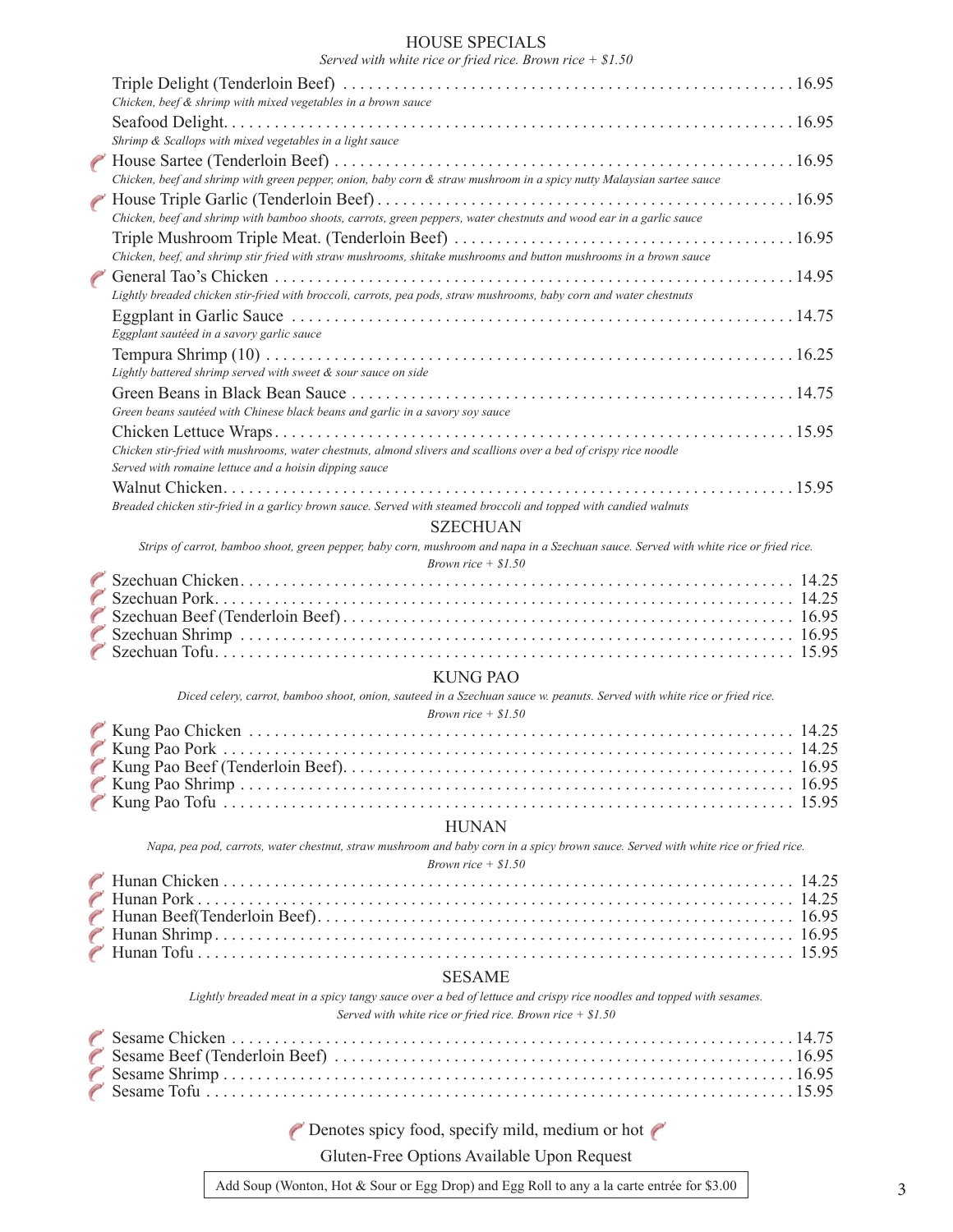#### MONGOLIAN

*Meat stir-fried with onions, scallions, carrots and bamboo shoots topped with crispy rice noodles. Served with white rice or fried rice. Brown rice + \$1.50*

#### GARLIC

*Strips of carrots, bamboo shoots, water chestnuts, green peppers and wood ear in a spicy garlic sauce. Served with white rice or fried rice. Brown rice + \$1.50*

#### SARTEE

*Green peppers, onions, baby corn and straw mushrooms in a spicy nutty Malaysian sartee sauce. Served with white rice or fried rice. Brown rice + \$1.50*

| $\sigma$ bet real with while the $\sigma$ filed the Drown file $\sigma$ single |  |
|--------------------------------------------------------------------------------|--|
|                                                                                |  |
|                                                                                |  |
|                                                                                |  |
|                                                                                |  |
|                                                                                |  |

#### MANDARIN

| Broccoli, pea pods, carrots, straw mushrooms, baby corn in a savory brown sauce. Served with white rice or fried rice. Brown rice $+ $1.50$ |  |
|---------------------------------------------------------------------------------------------------------------------------------------------|--|
|                                                                                                                                             |  |
|                                                                                                                                             |  |
|                                                                                                                                             |  |
|                                                                                                                                             |  |

#### GINGER & SCALLION

*Scallions, onions, with ginger and garlic stir fried with your choice of meat. Served with white rice or fried rice. Brown rice + \$1.50*

#### CASHEW

*Diced celery, carrot, bamboo shoot, water chestnut stir-fried in a brown sauce with cashews. Served with white rice or fried rice. Brown rice + \$1.50*

#### ORANGE

*Lightly breaded meats tossed in a sweet and tangy orange sauce. Served with white rice or fried rice. Brown rice + \$1.50*

P Denotes spicy food, specify mild, medium or hot P

Gluten-Free Options Available Upon Request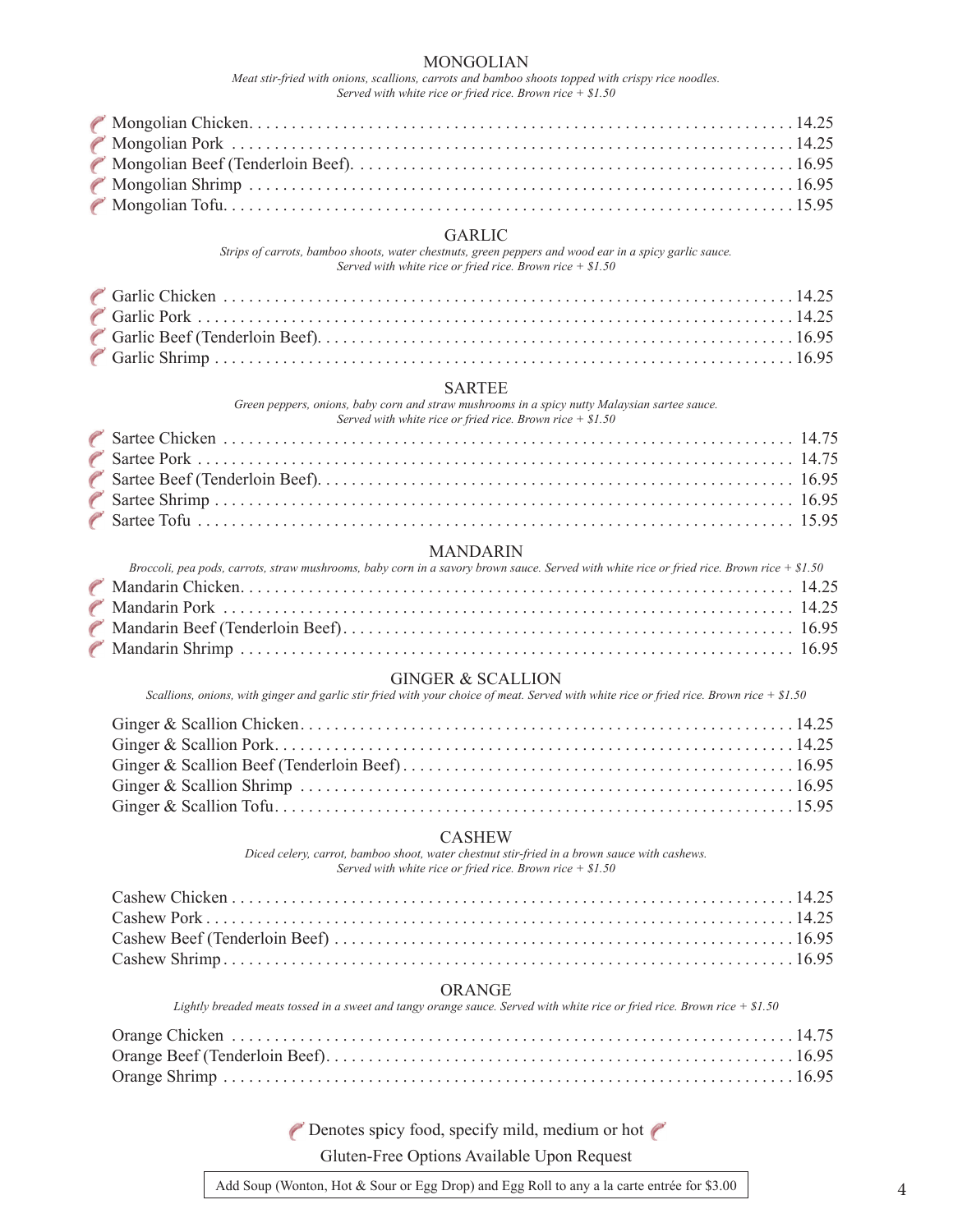#### SZECHUAN LO MEIN

| Spaghetti sized noodles stir-fried with cabbage, bamboo shoots, carrots and scallions |  |
|---------------------------------------------------------------------------------------|--|
|                                                                                       |  |
|                                                                                       |  |

#### PAD THAI

| Rice Noodles stir fried with egg, cabbage, bean sprouts and onions in our chef's special pad thai sauce topped with crushed peanuts |  |
|-------------------------------------------------------------------------------------------------------------------------------------|--|
|                                                                                                                                     |  |
|                                                                                                                                     |  |
|                                                                                                                                     |  |
|                                                                                                                                     |  |

#### PAN FRIED NOODLES

| Napa, broccoli, pea pod, carrot, mushroom and bamboo shoots stir-fried in a light brown sauce served over pan-fried noodles |  |
|-----------------------------------------------------------------------------------------------------------------------------|--|
|                                                                                                                             |  |
|                                                                                                                             |  |
|                                                                                                                             |  |
|                                                                                                                             |  |
|                                                                                                                             |  |

#### CHOW FUN

*Rice Noodles stir-fried with onions, scallions & bean sprouts in the chef's special soy sauce*

#### LO MEIN

*Thin noodles stir-fried with cabbage, carrots, scallions, mushrooms and bean sprouts*

#### UDON NOODLES

*Udon noodles stir fried with napa and mushrooms in a soy based sauce*

#### HAWAIIAN

*Lightly breaded meats stir-fried with chunks of onion, green pepper, pineapple and tomato in a sweet and tangy sauce. Served with white rice or fried rice. Brown rice + \$1.50*

P Denotes spicy food, specify mild, medium or hot P

Gluten-Free Options Available Upon Request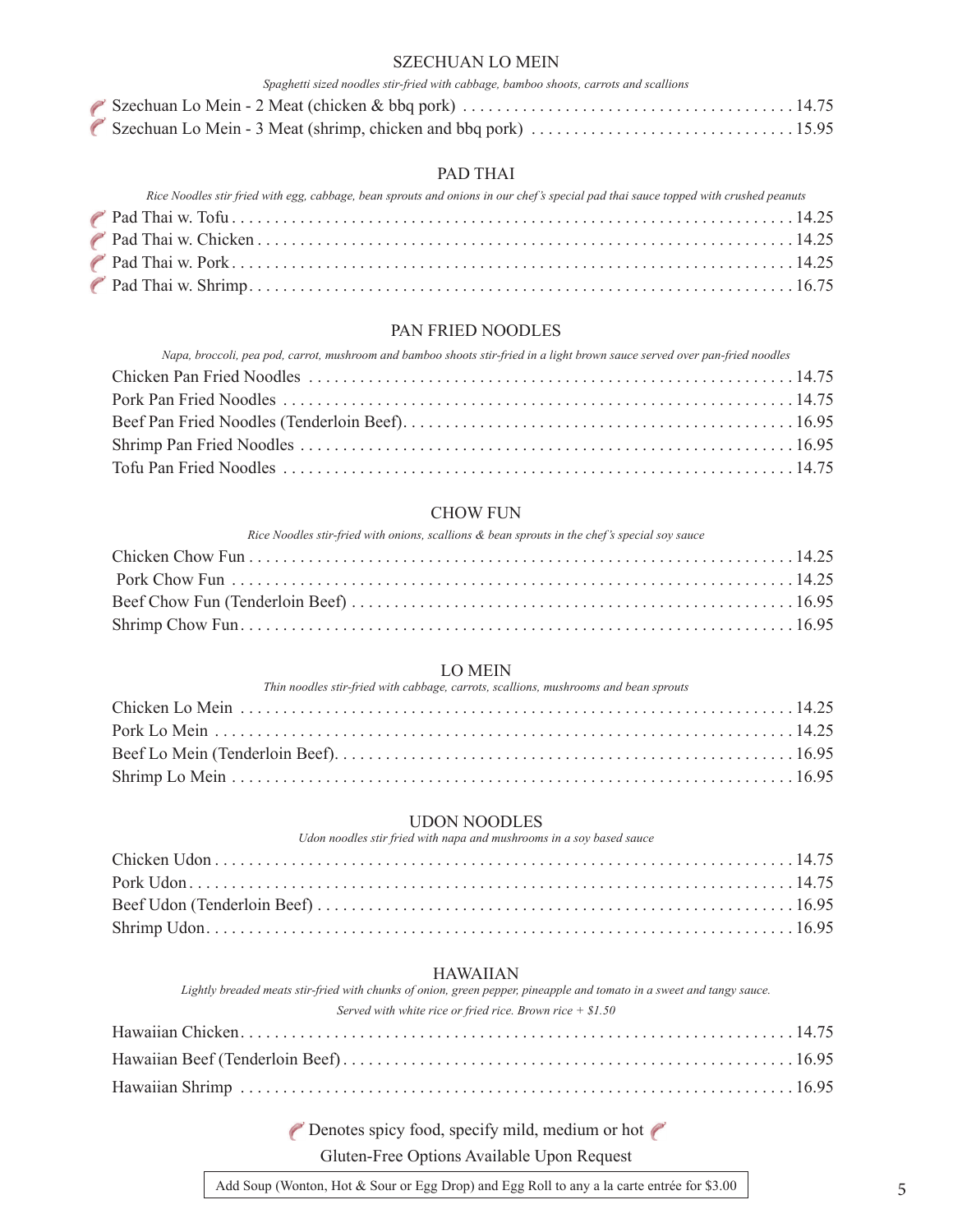# CANTONESE STYLE

#### *Served with white rice or fried rice. Brown rice + \$1.50*

| <b>SUB GUM</b>                                                                                                                       |  |
|--------------------------------------------------------------------------------------------------------------------------------------|--|
| Diced celery, carrot, onion, pea pod, mushroom, water chestnuts. Served with white rice or fried rice. Brown rice $+$ \$1.50         |  |
|                                                                                                                                      |  |
|                                                                                                                                      |  |
|                                                                                                                                      |  |
|                                                                                                                                      |  |
| EGG FOO YOUNG                                                                                                                        |  |
| Egg patty of bean sprouts & celery, topped with a brown gravy. Served with white rice or fried rice. Brown rice + \$1.50             |  |
|                                                                                                                                      |  |
|                                                                                                                                      |  |
|                                                                                                                                      |  |
|                                                                                                                                      |  |
| <b>CHOP SUEY</b><br>Bean sprouts with mixed vegetables served with white rice, fried rice or chow mein noodles. Brown rice $+ $1.50$ |  |
|                                                                                                                                      |  |
|                                                                                                                                      |  |
|                                                                                                                                      |  |
|                                                                                                                                      |  |
| <b>STIR-FRIED BROCCOLI</b>                                                                                                           |  |
| Sautéed broccoli and carrots. Served with white rice or fried rice. Brown rice $+ $1.50$                                             |  |
|                                                                                                                                      |  |
|                                                                                                                                      |  |
|                                                                                                                                      |  |
|                                                                                                                                      |  |
| STIR-FRIED GREEN PEPPERS                                                                                                             |  |
| Green peppers, and onions in a savory garlic and black bean brown sauce. Served with white rice or fried rice. Brown rice $+ $1.50$  |  |
|                                                                                                                                      |  |
|                                                                                                                                      |  |
|                                                                                                                                      |  |
|                                                                                                                                      |  |
| <b>STIR-FRIED PEA PODS</b>                                                                                                           |  |
| Pea Pods, mushrooms, bamboo shoots, water chestnuts. Served with white rice or fried rice. Brown rice + $$1.50$                      |  |
|                                                                                                                                      |  |
|                                                                                                                                      |  |
|                                                                                                                                      |  |
|                                                                                                                                      |  |
| Denotes spicy food, specify mild, medium or hot                                                                                      |  |
|                                                                                                                                      |  |

Gluten-Free Options Available Upon Request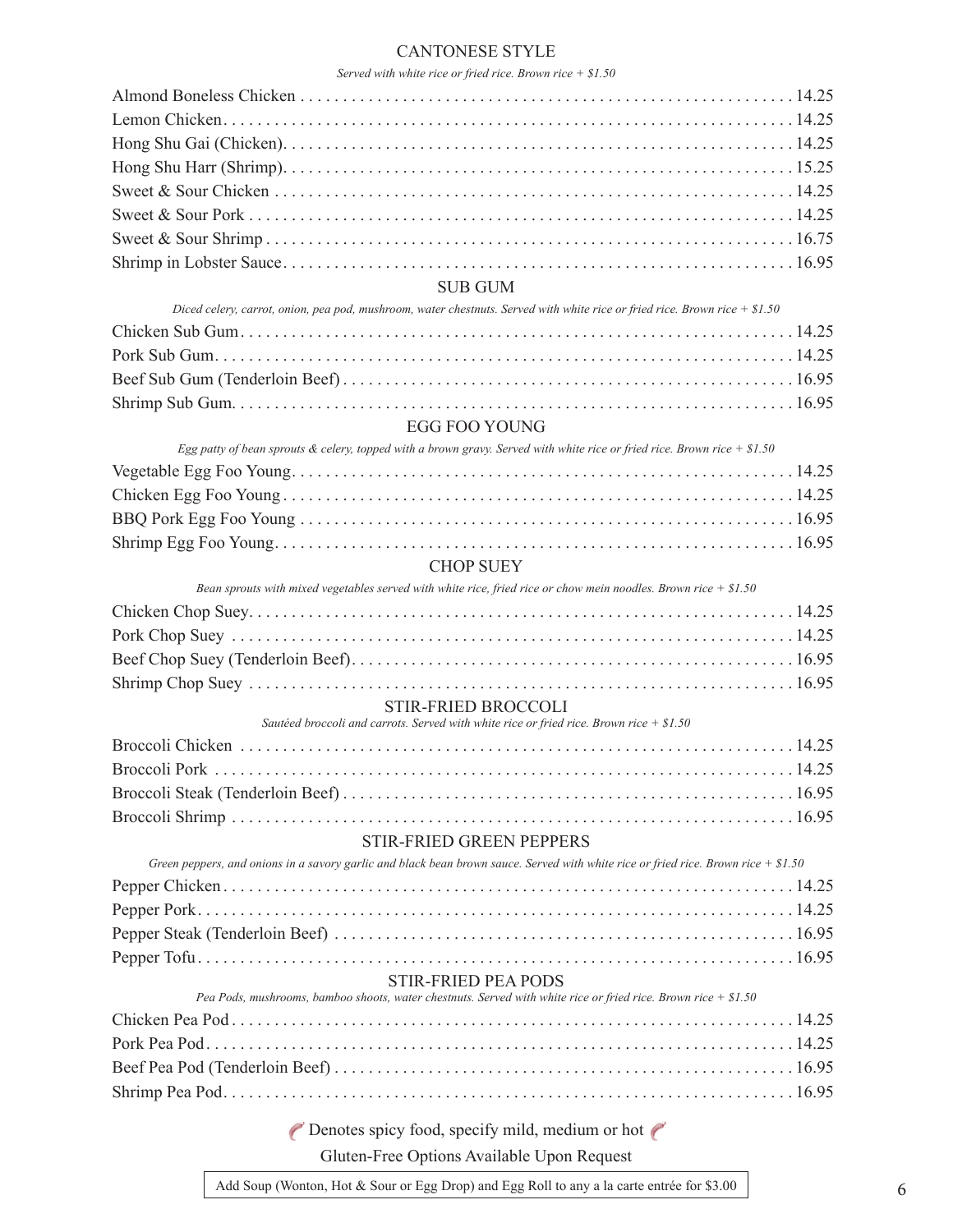#### STIR-FRIED MIX VEGETABLES

| Napa, bamboo shoots, water chestnuts, pea pods and mushrooms. Served with white rice or fried rice. Brown rice $+ $1.50$ |
|--------------------------------------------------------------------------------------------------------------------------|
|                                                                                                                          |
|                                                                                                                          |
|                                                                                                                          |

#### MOO SHU

*Stir-fried cabbage sautéed with bamboo shoots, carrots, scallions, wood-ear mushrooms & egg. Served with four Chinese pancakes and Hoisin sauce. Extra pancakes \$0.30 each.*

#### TRIPLE MUSHROOM

*Button mushrooms, straw mushrooms and shitake mushrooms stir-fried in a brown sauce. Served with white rice or fried rice. Brown rice + \$1.50*

# STEAMED VEGETABLES

| Served with white rice or fried rice. Brown rice $+ $1.50$                                                                                                            |  |
|-----------------------------------------------------------------------------------------------------------------------------------------------------------------------|--|
| Steamed broccoli, carrots, pea pods, straw mushrooms, shitake mushrooms, bamboo shoots, water chestnuts, baby corn<br>Served with an oyster dipping sauce on the side |  |
|                                                                                                                                                                       |  |
|                                                                                                                                                                       |  |
| Steamed broccoli served with an oyster dipping sauce on the side                                                                                                      |  |
|                                                                                                                                                                       |  |
|                                                                                                                                                                       |  |

#### VEGETARIAN DISHES

*Served with white rice or fried rice. Brown rice + \$1.50*

| Bution mushrooms, straw mushrooms & shitake mushrooms stir-fried with napa, pea pod, carrots, water chestnut,<br>bamboo shoots & baby corn in a brown sauce |  |
|-------------------------------------------------------------------------------------------------------------------------------------------------------------|--|
| Napa, broccoli, pea pod, carrot, water chestnut, bamboo shoot, baby corn, and straw mushrooms stir-fired in a white sauce                                   |  |
| Broccoli, carrots and water chestnuts stir-fried in a white sauce.                                                                                          |  |
| Pea pods, mushrooms, carrots & water chestnuts stir-fried in a white sauce                                                                                  |  |
| Thin noodles stir fried with cabbage, carrots, mushroom, and scallions & bean sprouts. (Rice not included)                                                  |  |
| Pea pod, mushroom, bamboo shoot, carrot, water chestnut, broccoli and bean sprouts in a white sauce                                                         |  |
| Napa, broccoli, pea pod, carrot, bamboo shoot, baby corn, straw mushroom and green pepper in Szechuan sauce                                                 |  |

P Denotes spicy food, specify mild, medium or hot P

County of Children

Gluten-Free Options Available Upon Request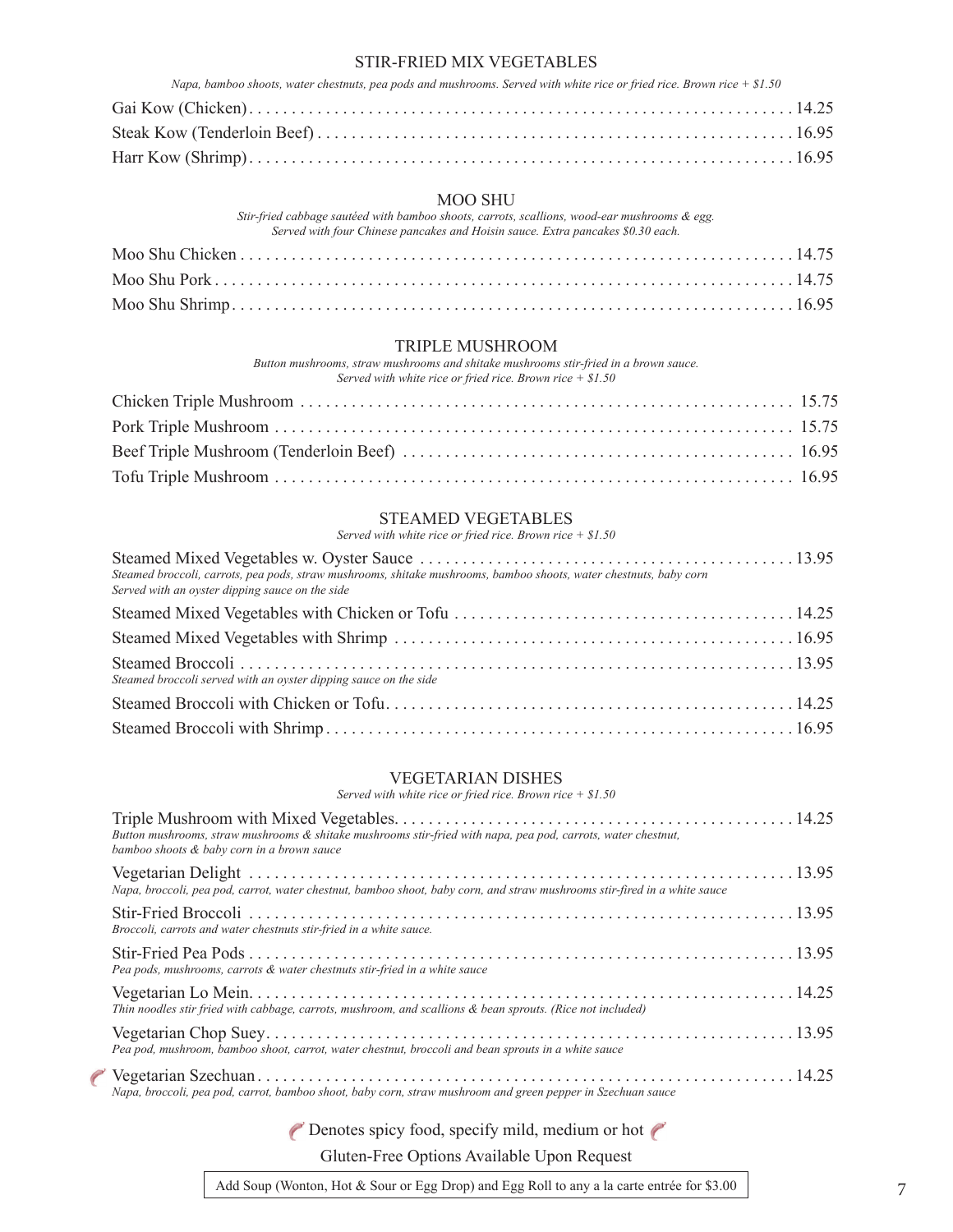#### INDIVIDUAL COMBINATION DINNER PLATTERS

*Served with egg roll, soup (egg drop, wonton, hot & sour) and egg fried rice or white rice. Spring roll available upon request.*

*Brown rice + \$1.50*

| Almond Boneless Chicken 14.95               |
|---------------------------------------------|
| Lemon Chicken. 14.95                        |
| Sweet & Sour Chicken or Pork14.95           |
| Sweet & Sour Shrimp16.95                    |
| Pepper Chicken or Pork  14.95               |
|                                             |
| Vegetable, Chicken, or Pork Egg             |
| Shrimp Egg Foo Young. 16.95                 |
| Broccoli Chicken or Pork 14.95              |
| Broccoli Steak16.95                         |
| Chicken or Pork Chop Suey 14.95             |
| Beef Chop Suey 16.95                        |
| Chicken or Pork Sub Gum 14.95               |
| Beef Sub Gum16.95                           |
| Shrimp Sub Gum. 16.95                       |
| Vegetable, Chicken or<br>Pork Lo Mein 14.95 |
| Beef Lo Mein 16.95                          |
|                                             |
|                                             |
| Chicken or Pork Pea Pods14.95               |
| Beef Pea Pods 16.95                         |
| Vegetarian Delight 14.95                    |
| Vegetable & Tofu 14.95                      |

|                                 | Shrimp in Lobster Sauce 16.95                                    |
|---------------------------------|------------------------------------------------------------------|
|                                 | Seafood Delight  16.95                                           |
|                                 | Triple Delight $\ldots \ldots \ldots \ldots \ldots \ldots 16.95$ |
|                                 | $\epsilon$ Sesame Chicken 14.95                                  |
|                                 | Cashew Chicken or Pork. 14.95                                    |
|                                 | Cashew Beef16.95                                                 |
|                                 |                                                                  |
|                                 | Szechuan Lo Mein<br>with Chicken, Pork  14.95                    |
|                                 | Szechuan Lo Mein<br>with Chicken, Pork & Shrimp 14.95            |
|                                 | Szechuan Chicken or Pork  14.95                                  |
|                                 | Szechuan Beef16.95                                               |
|                                 | Kung Pao Chicken or Pork 14.95                                   |
| Contraction                     | Kung Pao Beef  16.95                                             |
| <b>Contract Contract</b>        | Kung Pao Shrimp 16.95                                            |
| <b>County</b>                   | Mongolian Chicken or Pork 14.95                                  |
|                                 | Mongolian Beef  16.95                                            |
|                                 | Garlic Chicken or Pork 14.95                                     |
|                                 |                                                                  |
|                                 | Mandarin Chicken or Pork 14.95                                   |
|                                 | Mandarin Beef  16.95                                             |
| <b>County</b>                   | Hunan Chicken or Pork 14.95                                      |
| County of the Local Division in |                                                                  |
|                                 | Vegetarian Szechuan 14.95                                        |



P Denotes spicy food, specify mild, medium or hot Gluten-Free Options Available Upon Request